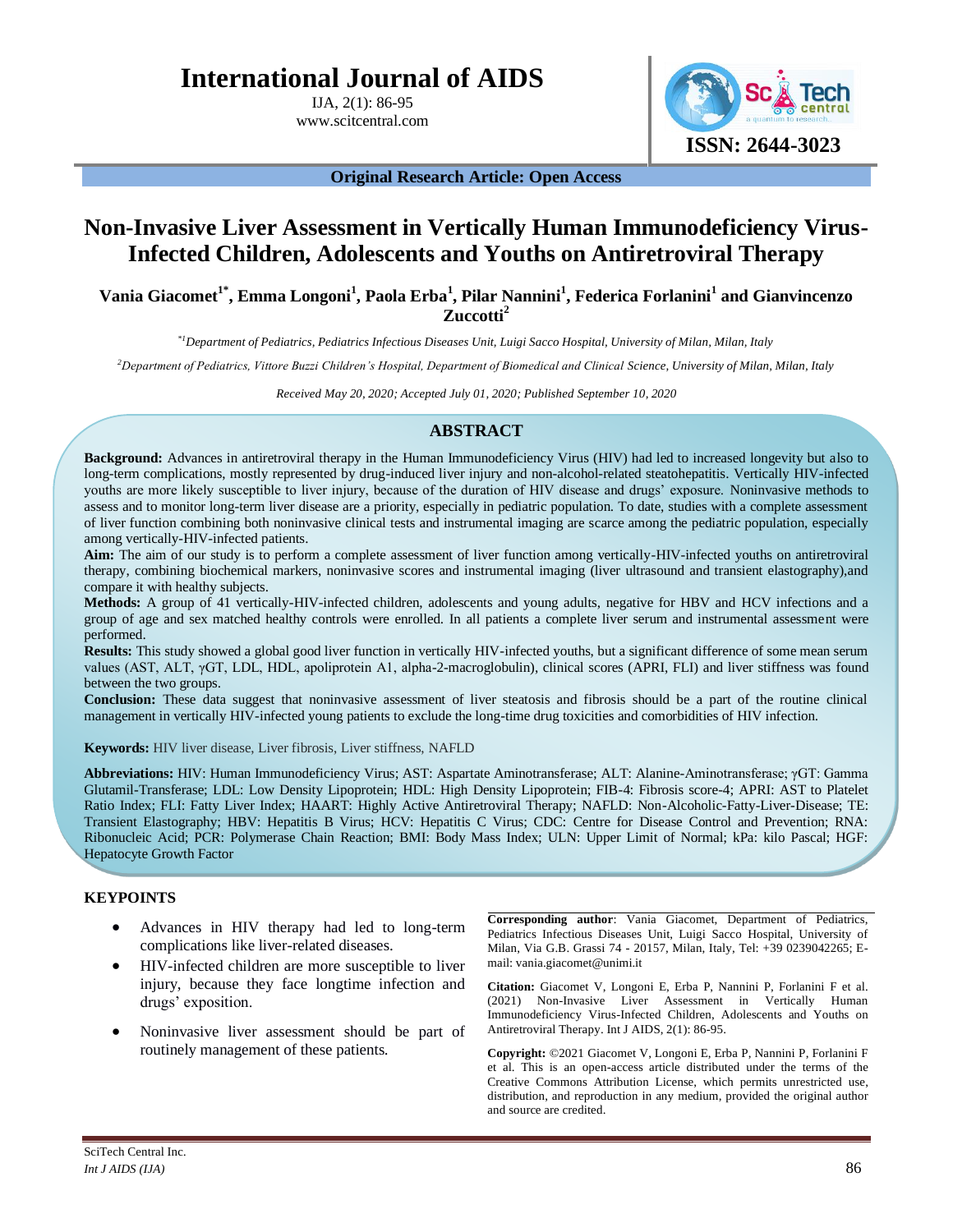#### **INTRODUCTION**

Advances of antiretroviral therapy (HAART) in management of Human Immunodeficiency Virus (HIV) infected patients have resulted in increased longevity, but also in long-term complications [1]. During the last decade, liver-related diseases have become a leading cause of hospitalization and death in these patients, representing 9%- 12% of deaths in HIV-infected patients [2, 3].

Due to well-controlled HIV, opportunistic infections involving the liver are now rarely seen and the most frequent causes of liver diseases in patients with HIV include druginduced liver injury, viral hepatitis, and both alcohol and non-alcohol-related steatohepatitis (Non-alcohol-fatty liverdisease, NAFLD). Among these, NAFLD has become a new concern in the clinical management of HIV positive patients [4]. NAFLD involved a spectrum of condition from steatosis, with accumulation of triglycerides in the hepatocytes, to fibrosis and cirrhosis.

The pathophysiological mechanisms of liver steatosis and fibrosis in HIV-infected patients are multiple and complex. They include chronic inflammatory activation and immunemediated injury due to HIV infection itself, with direct liver damage and cytotoxicity; antiretroviral therapy effects, with lipotoxicity; metabolic alterations caused by HIV and HAART, including insulin-resistance; mitochondrial toxicity and injury, with oxidative stress patterns activation; and hepatic inflammation correlated with gut microbial translocation to portal circulation [5-8].

Currently vertically HIV-infected children survive into adulthood and face longtime infection and treatment, so they are more likely susceptible to liver injury, because of the duration of HIV disease and the long exposition to drug toxicity.

The gold standard assessment of hepatic alterations is biopsy, but it is an invasive method, with possible side effects. For that reason, noninvasive methods to assess and to monitor long-term liver disease are a priority, especially in pediatric population. They can include biochemical markers, inidces and scores (Fibrosis score-4 [FIB-4], AST to Platelet Ratio Index [APRI], Fatty Liver Index [FLI]) and imaging diagnostics (abdominal ultrasonography, transient elastography [TE]).

APRI and FIB-4 have been reported to predict hepatic fibrosis in perinatal HIV-infected children [9-12]. FLI is another algorithm developed to detect steatosis [13]. Regarding instrumental methods, TE is a noninvasive test evaluating liver stiffness, which is correlated to the stage of liver fibrosis; its high negative predictive value allows excluding advanced fibrosis [14, 15].

To date, studies on liver damage among vertically-HIVinfected children are limited and in particular studies with a complete assessment of liver function combining both noninvasive clinical tests and instrumental imaging are scarce.

The aim of this study is to evaluate the prevalence of liver dysfunction using noninvasive methods in a population of vertically-HIV-infected children, adolescents and youths and to compare it with a control group.

#### **METHODS**

#### **Study design**

We performed a cross-sectional study in 41 HIV-verticallyinfected children, adolescents and youths followed at Pediatric Infectious Disease Unit-"Luigi Sacco" Hospital, Milan, to assess their liver function with noninvasive methods.

Inclusion criteria comprehended maternal-fetal transmission of HIV infection, age 8-30 years, absence of hepatic disease, hepatitis and other medical condition during the study.

Exclusion criteria were hepatitis B and C co-infection, other viral hepatitis, genetic, oncological or autoimmune hepatic diseases, chronic pharmacological therapy (except for antiretroviral therapy) and alcohol or substance abuse.

We recorded patients' sex, age, HIV staging according to the Centre for Disease Control and Prevention (CDC) classification [16], past and present exposure and number of HAART regimen for each patient. Peripheral blood T lymphocytes and subclass assay (CD4, CD8) were determined by flow cytometry. Plasma HIV RNA was calculated by VERSANT HIV-1 RNA 1.5 Assay (kPCR) with VERSANT kPCR Molecular System (Siemens Healthcare Diagnostics).

A control group of 16 age and sex matched healthy controls was also enrolled. For each HIV patient and each control subject we performed anthropometric assessment, including weight, height, Body Mass Index (BMI) and waist circumference. Weight was measured to the nearest 0.1 kg using a beam scale (Seca GmbH & Co. KG, Hamburg, Germany) and height was measured to the nearest 0.1 cm using a wall-mounted stadiometer (Holtain Ltd, Crosswell, UK). BMI was calculated as weight  $((kg)/height (m<sup>2</sup>)).$ Waist circumference was taken with a soft tape in standing position, considering the narrowest circumference between the costal margin and the iliac crest.

Written informed consent was collected from all the study's participants and/or from their legal tutors, as appropriate, according to the Declaration of Helsinki and its further amendments. The study was conducted conforming to ethical standards.

#### **Liver Function Assessment**

**Biochemical markers**: All blood samples were collected after an overnight fasting. For each HIV patient and each healthy subject liver function was assessed by aspartate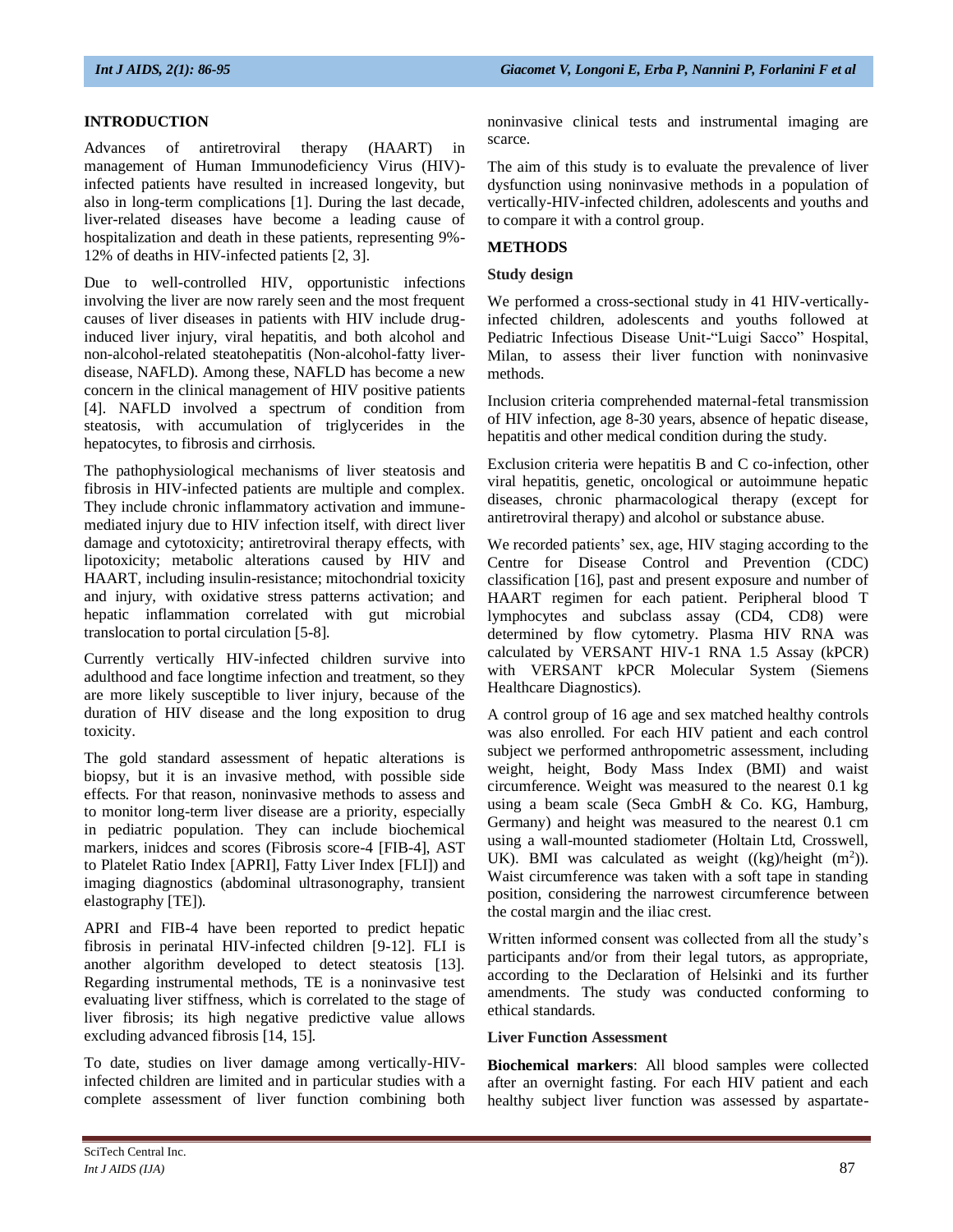aminotransferase (AST), alanine-aminotransferase (ALT), gamma-glutamyl-transpeptidase (γGT), total and fractionated bilirubin, haptoglobin, total cholesterol, high density lipoprotein (HDL) cholesterol, low density lipoprotein (LDL) cholesterol, triglycerides, A1 apolipoprotein and alpha-2-macroglobulin.

Measurements were analyzed according to the manufacturer's instruction on the same automate (Architect c16000, Abbott).

**Indices and Scores:** FLI, APRI and FIB-4 are algorithms used for the detection of liver fibrosis and fatty liver disease. FLI was calculated using Bedogni's formula [13]:

e 0.953×ln(triglycerides)+0.139×BMI+0.718×ln(γGT)+0.053×waistcircumference−15.745  $\frac{1}{1+e^{0.953\times\ln(\text{triglycerides})+0.139\times\text{BMI}+0.718\times\ln(\gamma\text{GT})+0.053\times\text{waistcircumference}-15.745}\times100^{-1}$ 

Triglycerides are expressed as mg/dL, BMI as kg/m<sup>2</sup>,  $\gamma$ GT as IU/L and waist circumference in cm.

As recommended by Bedogni et al., FLI<30 can exclude hepatic steatosis, FLI≥60 suggests its presence.

APRI was calculated using Wai's formula [17]:

$$
\frac{\frac{\text{AST}}{\text{ASTULN}}}{\text{plateletcount}} \times 100
$$

ULN stands for upper limit of normal, expressed as IU/L, and platelet count as platelets  $x10<sup>9</sup>$ .

As recommended by Wai et al., values  $\leq 0.5$  and  $\geq 1.5$  are predictive of absence and presence of significant hepatic fibrosis, respectively. APRI $\leq 1$  and  $\geq 2$  are predictive of absence and presence of cirrhosis, respectively.

FIB-4 was calculated using Sterling's formula [18]:

## $age \times AST$ plateletcount  $\times \sqrt{\text{ALT}}$

Age is expressed in years, AST and ALT in IU/L and platelet count as platelets  $x10<sup>9</sup>$ .

As recommended by Sterling at al., FIB-4  $\leq$  1.45 and  $\geq$  3.25 are predictive of absence and presence of significant hepatic fibrosis, respectively.

#### **Instrumental evaluation**

Each participant of the study underwent abdominal ultrasound to detect the presence of liver steatosis and fibrosis. It was conducted by the same operator (L.M.), expert in liver evaluation.

TE was performed with Fibro Scan (Echosens, Paris, France), according to the manufacturer's instructions, by the same trained operator (G.G.) in same condition for each study's participant. A standard ultrasound evaluation was preventively conducted between two ribs, with patient in supine position with right arm in abduction. The aim was to identify a portion of the liver's right lobe without main vascular structures or gallbladder's interposition. The TE probe transducer was placed perpendicularly to cutaneous surface of the chosen area between two ribs. At least ten measurements for each patient were performed. The median value, expressed in kilopascal (kPa), was considered to be representative of liver stiffness. We accepted as reliable

results those with the success rate at least 60% and the interquartile range less than 30%.

We considered stiffness cut-off values used for HIV infected patients: <7.1 kPa for slight fibrosis (F0-F1), 7.1-12.5 kPa for significant fibrosis (F2-F3) and >12.5 kPa for cirrhosis (F4) [19]

#### **Statistical analysis**

Descriptive data are expressed as median, standard deviation and range values. Prevalence is expressed as percentage. Box and Whiskers Plots were performed to show data distribution in HIV-infected and healthy groups. T-test was used to compare the analysis in the two groups. P values below 0.05 are considered to support statistical significance. Statistical analysis was performed using STATA 14 software (StataCorp, College Station, Texas, USA).

#### **RESULTS**

#### **Population**

Forty-one vertically-HIV-infected children, adolescents and youths were enrolled. Their mean age was 18.7 years old (8- 27). Twenty-seven of them were female (27/41, 65.9%).

Sixteen comparable healthy subjects were also enrolled, with mean age of 23.7 years old (16-29). Thirteen of them (13/16, 81.3%) were female.

Among HIV patients, 39/41 (95%) were on HAART, with a mean duration of 16 years (3 months–24 years).

Features regarding the severity of HIV infection and the characteristics of HAART regimens are summarized in **Table 1.**

Considering anthropometric assessment, among HIV patients mean weight was 55.4 kg (24.5-87) and mean height was 159.6 cm (124.7-180). In control group mean weight was 59.6 kg (46-74.6) and mean height was 171.9 cm (157- 182). Regarding BMI assessment, 11/41 HIV-infected patients (27%) were overweight, with mean BMI of 21.3  $kg/m^2$  (15.8-28.9). All healthy controls showed normal weight, with mean BMI of 20 kg/m<sup>2</sup> (16.9-24.9). Comparing the two populations, T-test did not show a statistical significant difference in the anthropometric assessment  $(p=0.11)$ .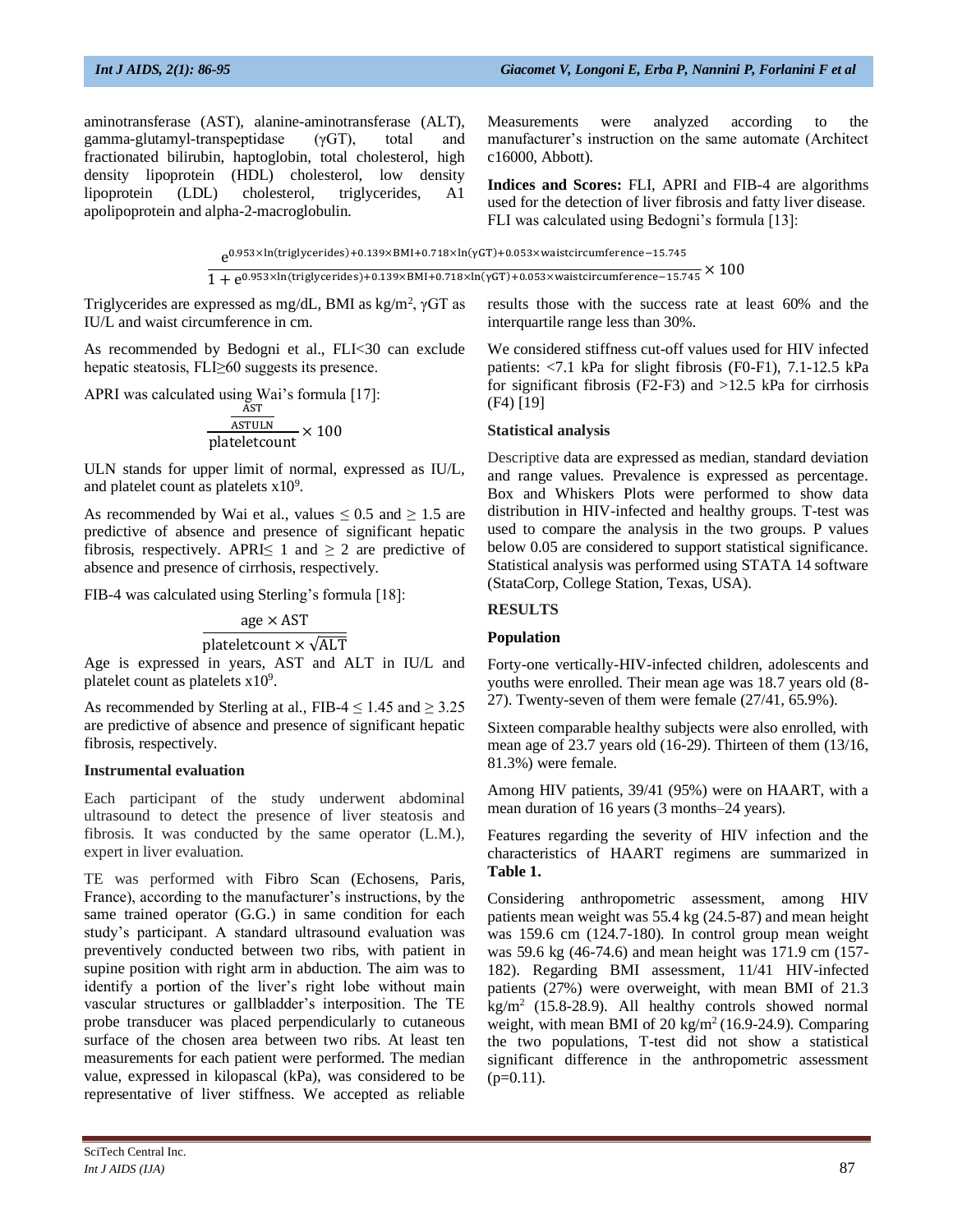| CDC Classification – $n^{\circ}$ of patients (%) |         | Number of HAART regimens - $n^{\circ}$ of patients $(\% )$ |        |
|--------------------------------------------------|---------|------------------------------------------------------------|--------|
| ${\bf A1}$                                       | 4(9.8)  | <b>ONE</b>                                                 | 12(31) |
| A2                                               | 8(19.5) | TWO                                                        | 7(18)  |
| A3                                               | 4(9.8)  | <b>THREE</b>                                               | 2(5)   |
| <b>B1</b>                                        | 6(14.6) | <b>FOUR</b>                                                | 12(31) |
| <b>B2</b>                                        | 3(7.3)  | <b>FIVE</b>                                                | 4(10)  |
| <b>B3</b>                                        | 5(12.2) | <b>SIX</b>                                                 | 1(2.5) |
| C1                                               | 1(2.4)  | <b>EIGHT</b>                                               | 1(2.5) |
| C <sub>2</sub>                                   | 2(4.9)  |                                                            |        |
| C3                                               | 5(12.2) |                                                            |        |
| N2                                               | 2(4.9)  |                                                            |        |
| N3                                               | 1(2.4)  |                                                            |        |
| HIV-RNA Viral Load - $n^{\circ}$ of patients (%) |         | TYPE of HAART regimens - $n^{\circ}$ of patients (%)       |        |
| $<$ 37 cp/mL                                     | 37 (90) | NNRTI <sup>†</sup>                                         | 23(59) |
| $>37$ cp/mL                                      | 4(10)   | $PI^{\ddagger}$                                            | 17(44) |
|                                                  |         | <b>INSTI</b> <sup>§</sup>                                  | 8(21)  |

**Table 1.** Characteristics of HIV infected patients and HAART regimens. Variables are expressed as absolute number of patients and (percentage).

*†NNRTI: Non-Nucleoside Reverse Transcriptase Inhibitors ‡PI: Protease Inhibitors*

*§ INSTI: Integrase Strand Transfer Inhibitors*

#### **Biochemical markers**

AST was elevated in 2 HIV-infected patients (2/41, 5%) and normal in all healthy subjects. ALT was normal in all subjects. γGT was increased in 4 HIV-infected patients (4/41, 10%) and normal in control group. Two (2/41, 5%) HIV-infected subjects showed slight increase in total serum bilirubin concentrations (>1.5 mg/dL), mainly indirect bilirubin. Three healthy controls (3/16, 18.8%) had elevated total bilirubin concentrations, with increase of both direct and indirect bilirubin. Haptoglobin showed values above reference limits calculated by age in 4 HIV-infected subjects (4/41, 10%), whereas it was under reference limits in all healthy subjects. Total cholesterol was elevated in 9 HIVinfected patients (9/41, 22%), and in 5 healthy controls (5/16, 31%). HDL was under reference limits in 8 HIV patients  $(8/41, 19.5\%)$  and in one healthy control  $(1/16, 6\%)$ . LDL was above reference limits in 18 HIV patients (18/41, 44%), and in 4 healthy controls (4/16, 25%). Triglycerides were elevated in 4 HIV patients (4/41, 10%) and in 2 healthy controls (2/16, 12.5%). Apolipoprotein A1 was lower in one HIV patient (1/41, 2%), and was normal in all healthy controls. Alpha-2-macroglobulin was higher in 22 HIV-

p<0.01), LDL (101.07 vs 82.88 mg/dL, p<0.01),

apolipoprotein A1 (1.37 vs 1.59 g/L,  $p<0.01$ ) and alpha 2 macroglobulin  $(263.71 \text{ vs } 222.75 \text{ mg/dL}, \text{ p} < 0.01)$ . No significant differences in haptoglobin, total cholesterol and triglycerides mean values were found in the two groups **(Table 2 and Figure 1).**

infected patients (22/41, 54%) and in 2 healthy subjects

Mean value, standard deviation and range of AST, ALT, γGT, bilirubin, total cholesterol, HDL, LDL, triglycerides, apolipoprotein A1 and alpha-2-macroglobulin are shown in

T-test showed significant difference between HIV-infected patients and healthy subjects in mean values of AST (25.81 vs 18.06 IU/L, p<0.01), ALT (23.88 vs 15.81 IU/L, p<0.01), γGT (29.93 vs 14 IU/L, p<0.01), HDL (56 vs 68.63 mg/dL,

## **Scores**

(2/16, 12.5%).

**Table 2**.

FLI was <30 in 34 HIV-infected patients (34/41, 83%), between 30 and 60 in  $6/41$  (15%), and  $>60$  in one of them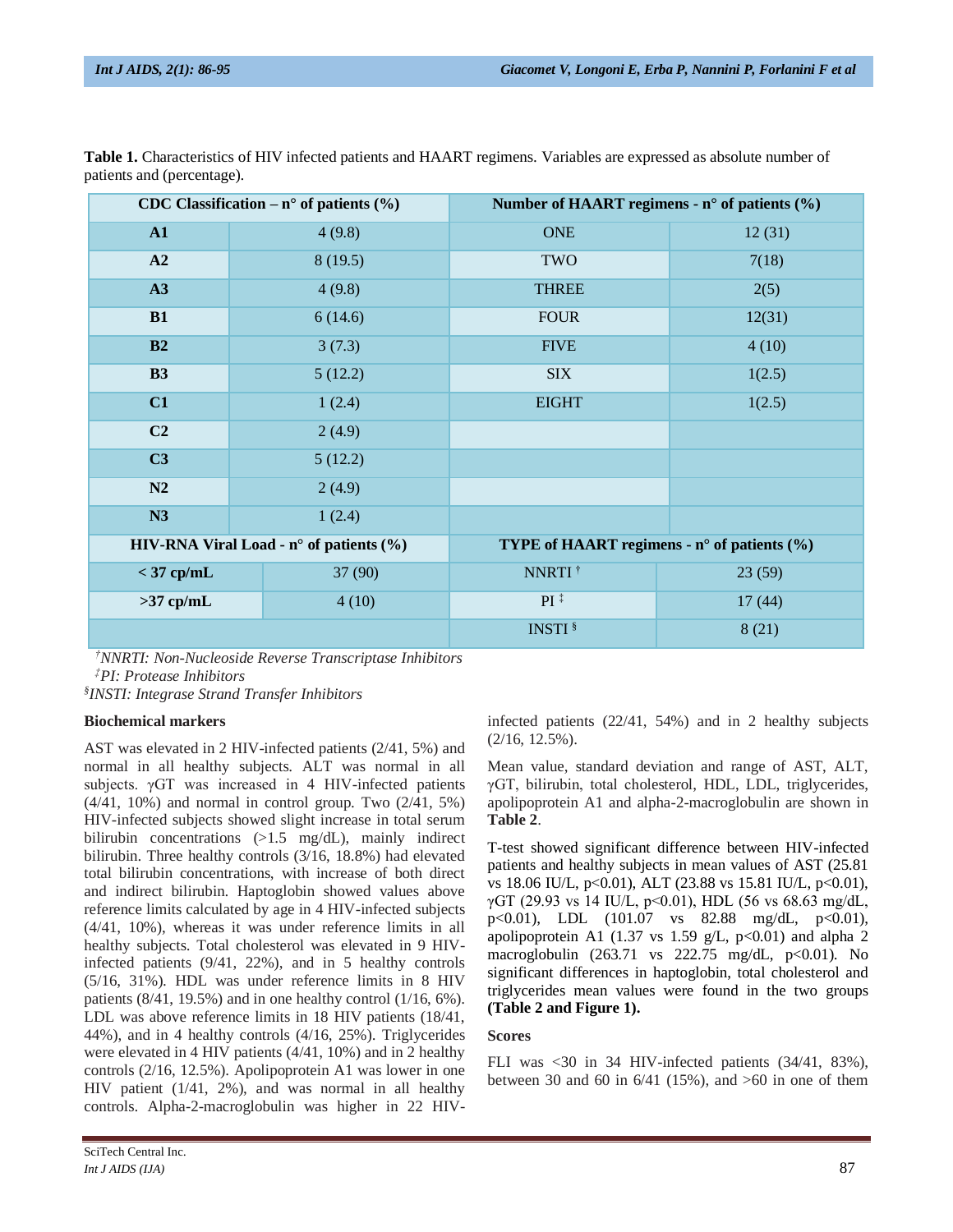(1/41, 2%). Among healthy control group, FLI reached the value of 30 only in one patient.

APRI was <0.5 in all HIV patients, except two of them  $(2/41, 5\%)$ . One of these two patients, BMI 28 kg/m<sup>2</sup>, had

|                                                 | <b>HIV</b> patients           | <b>Healthy controls</b>     | P value |
|-------------------------------------------------|-------------------------------|-----------------------------|---------|
| $AST \dagger (U/L)$                             | $25.81 \pm 0.92$ (18-46)      | $18.06 \pm 0.69$ (12-22)    | < 0.01  |
| $ALT$ <sup><math>\ddagger</math></sup> (U/L)    | $23.88 \pm 1.36$ (12-47)      | $15.81 \pm 1.14$ (10-24)    | $0.01$  |
| $\gamma GT$ <sup>§</sup> (U/L)                  | $29.33 \pm 3.11$ (12-97)      | $14 \pm 1.4$ (6-26)         | $0.01$  |
| Total bilirubin (mg/dL)                         | $0.43 \pm 0.05$ (0.15-2.16)   | $0.73 \pm 0.16$ (0.18-2.37) | < 0.05  |
| Direct bilirubin (mg/dL)                        | $0.19 \pm 0.01$ (0.1-0.56)    | $0.29 \pm 0.05$ (0.1-0.79)  | >0.05   |
| Indirect bilirubin $(mg/dL)$                    | $0.27 \pm 0.04$ (0.07-1.6)    | $0.45 \pm 0.11$ (0.08-1.58) | >0.05   |
| Aptoglobin $(g/L)$                              | $0.99 \pm 0.08$ (0.3-2.39)    | $0.91 \pm 0.10$ (0.43-1.77) | >0.05   |
| Total Cholesterol (mg/dL)                       | $172.8 \pm 4.34$ (124-268)    | $168.31 \pm 7.36$ (119-222) | >0.05   |
| $HDL$ <sup><math>\parallel</math></sup> (mg/dL) | $56 \pm 2.09$ (34-97)         | $68.63 \pm 3.67$ (49-103)   | $0.01$  |
| $LDL^*$ (mg/dL)                                 | $101.07 \pm 4.12$ (64-192)    | $82.88 \pm 6.37$ (38-130)   | $0.01$  |
| Triglycerides (mg/dL)                           | $78.29 \pm 6.18$ (29-211)     | $83.44 \pm 8.71$ (43-156)   | >0.05   |
| Apolipoprotein A1 $(g/L)$                       | $1.37 \pm 0.03$ (0.84-1.99)   | $1.59 \pm 0.06$ (1.25-2.07) | $0.01$  |
| Alpha- $2-$                                     | $263.71 \pm 9.25 (103 - 472)$ | $222.75 \pm 8.31$ (173-287) | < 0.01  |
| Macroglobulin(mg/dL)                            |                               |                             |         |

**Table 2.** Biochemical markers. Values are expressed as mean ± SD (range).

*†AST: aspartate-aminotransferase ‡ALT: alanine-aminotransferase § γGT: gamma-glutamyl-transpeptidase ¶HDL: high density lipoprotein cholesterol*

*\* LDL: low density lipoprotein cholesterol*

APRI 1.64 and also high FIB-4 value (2.3) and FLI (53), with not performed TE due to abdominal fat and a normal liver ultrasound. All control subjects had APRI <0.5. T-test showed significant differences of FLI and APRI mean values between HIV-infected patients and healthy controls (15.3 vs 8.5, p<0.01; 0.32 vs 0.16, p<0.01) **(Figure 2).**

FIB-4 values were normal in 40/41 HIV patients and in all healthy subjects (not exceeding the value of 0.58 in the healthy group). No significant differences in FIB-4 mean values were found between the two populations (0.48 vs. 0.38,  $p > 0.05$ ).

#### **Instrumental analysis**

Abdominal ultrasound showed mild steatosis in 6 HIVinfected patients (6/41, 15%) and mild hepatomegaly in 4/41 (10%). No splenomegaly was found. Ultrasonography was normal in all healthy subjects.

TE was performed in all subjects, but in 2 HIV patients the assessment was invalidated because of abdominal fat.

According to Metavir Score, F0 stage was found in 21/39 HIV patients (54%); F1 in 13/39 (33%); F2 in 4/39 (10%), and 1 patient showed F3 stage. Fourteen healthy controls (14/16, 87.5%) showed F0 stage and 2/16 (12.5%) F0-F1 stage. Considering stiffness, 34 HIV-infected patients (34/41, 87%) had values <7.1 kPa and 5 patients (5/41, 13%) had values between 7.1 and 12.5 kPa, indicative for significant fibrosis (F≥2). All healthy subjects showed stiffness values <7.1 kPa. T-test showed a significant difference in TE stiffness mean values between HIV and healthy group (5.59 vs 5 kPa, p<0.01) **(Figure 3)**.

#### **DISCUSSION**

In this study we described the state of biomarkers of liver disease in a cohort of vertically-HIV-infected children, adolescents and young adults. Up to date, there remain concerns about the exact contribution of HAART and HIV itself to hepatic damage [7, 20-22]. Moreover, NAFLD is one of the emergent diseases in HIV-infected people, as the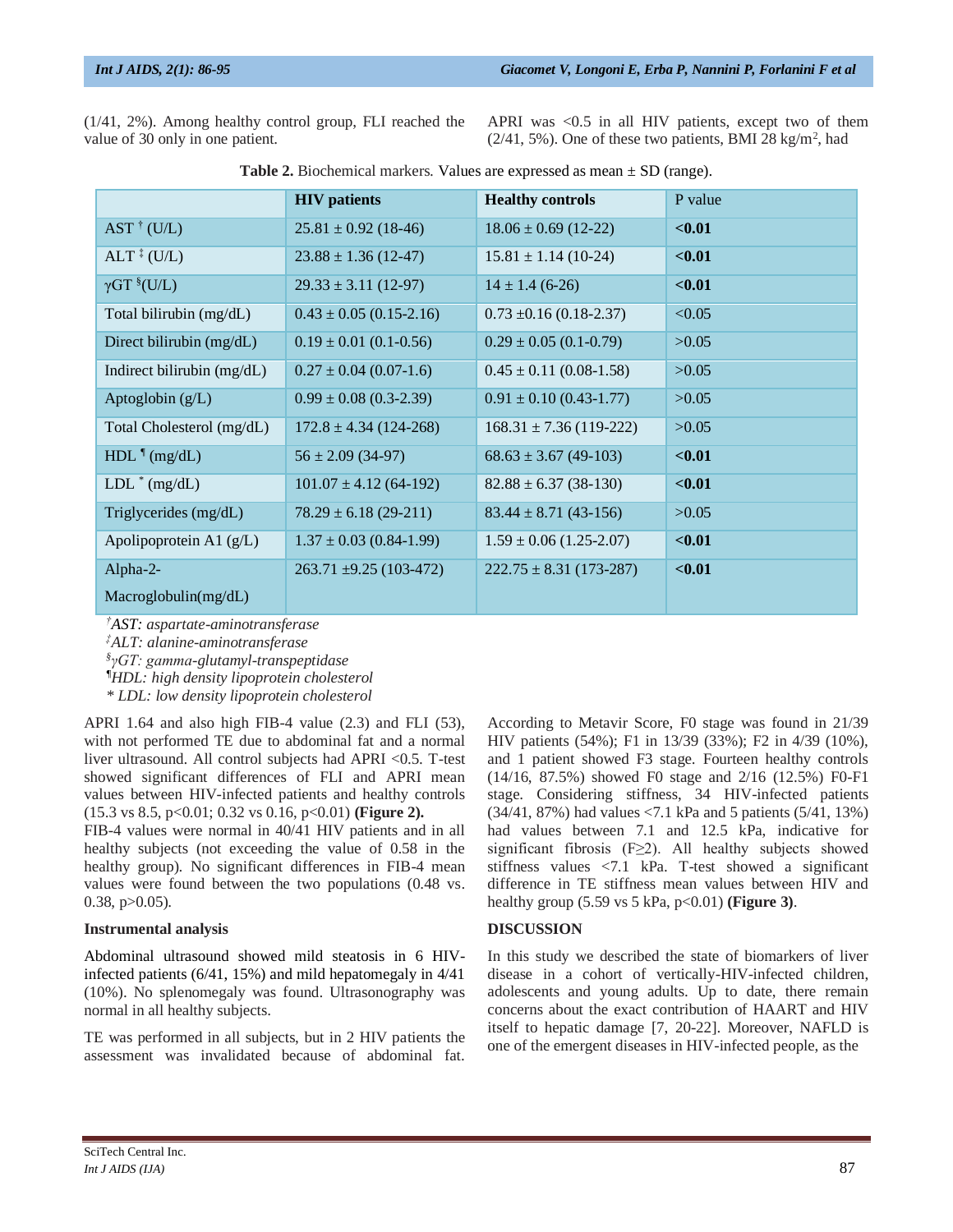



*AST: aspartate-aminotransferase*

*ALT: alanine-aminotransferase* 

- *γGT: gamma-glutamyl-transpeptidase*
- *HDL: high density lipoprotein cholesterol*

*LDL: low density lipoprotein cholesterol*

result of a dysmetabolic process involving dyslipidemia and insulin resistance.

Liver biomarkers and other noninvasive methods are widely used in the clinical practice to assess liver dysfunction instead of invasive methods (e.g. liver biopsy).

As markers of hepatic damage, we used AST, ALT and γGT and the prevalence of their elevations in our study was lower than other studies [23,24]. AST were above reference limits only in 5% of our patients and none of them had ALT elevation. Rubio et al. [23] considered a population of vertically HIV-infected children and found increased AST and ALT values in 46% and 31% of them, respectively.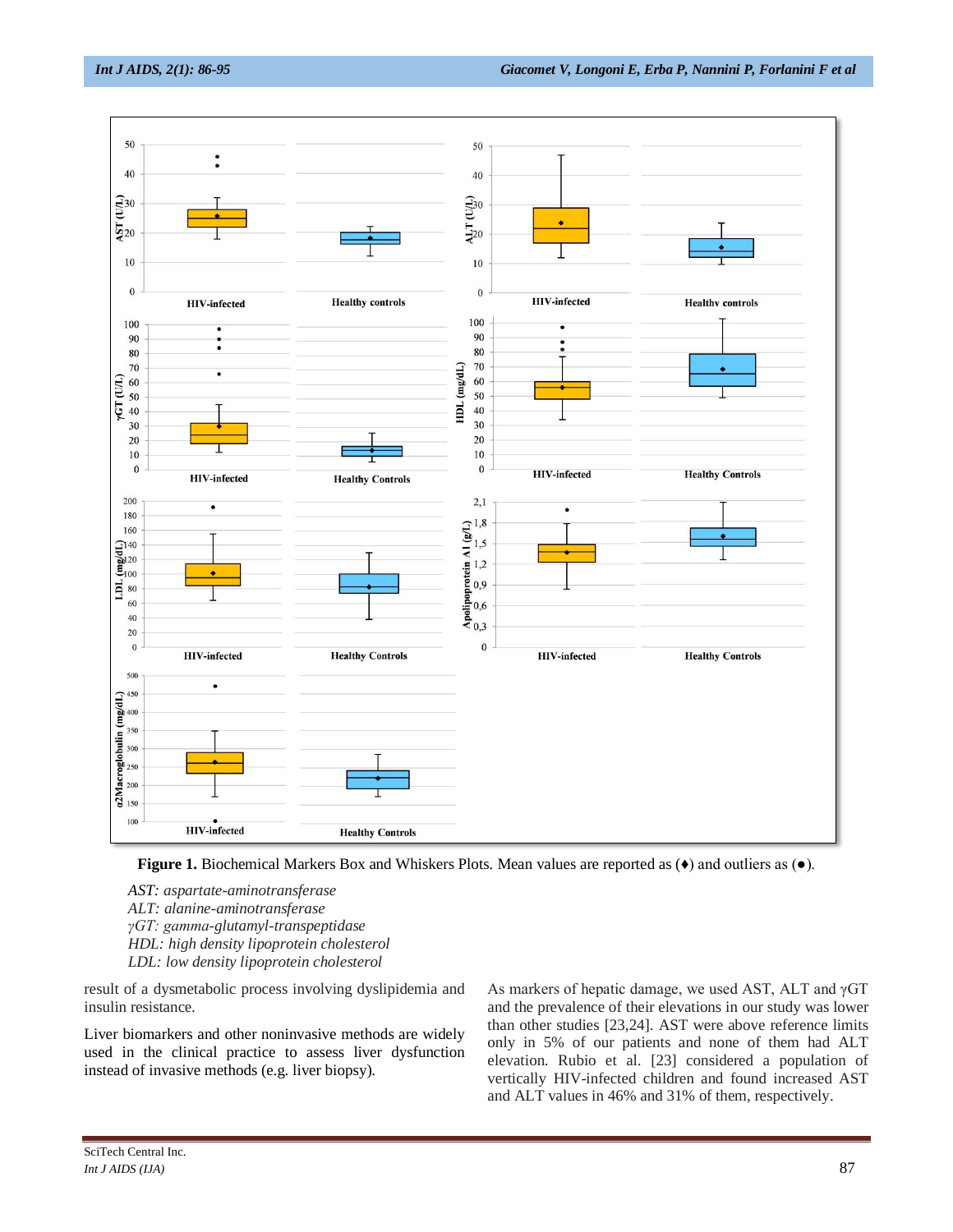

**Figure 2.** FLI and APRI score Box and Whiskers Plots. Mean values are reported as (♦) and outliers as (●).

*FLI: Fatty Liver Index APRI: AST to Platelet Ratio Index*



**Figure 3.** Stiffness box and whiskers plot. Mean values are reported as (♦) and outliers as (●).

Stirnadel et al. [24] analyzed liver biochemical markers in 312 HIV-infected children, among whom 25% had ALT elevation. γGT values are associated with HGF (Hepatocyte Growth Factor), implicated in liver fibrosis development process. In our study, only 10% of HIV-infected patients had elevated γGT values, whilst prevalence in literature is 19% [23]. Despite that, we found a significant difference of AST, ALT and γGT mean values between HIV-infected patients and healthy subjects, with greater liver dysfunction in HIV group.

As serum markers of liver disease, also apolipoprotein A1 and alpha 2 macroglobulin were collected: they have proved to be a predictive marker of liver fibrosis in literature. *In vitro* studies about the deposition of liver fibrotic septa showed the reduction in apolipoprotein A1 levels, which remained trapped into extracellular matrix proteins bonds [25]. Alpha 2 macroglobulin, instead, is elevated during a fibrotic process because it could activate hepatic stellate cells and it could inhibit degradation of extracellular matrix protein due to its protease inhibiting activity [26]. In our study, alpha-2-macroglobulin values were higher in 54% of HIV patients, while apoliprotein A1 was found lower in only 1 HIV patient, with significant difference of both mean values between HIV and healthy population.

There is a high prevalence of dyslipidemia in vertically-HIV-infected patients, as consequence of chronic viral infection and HAART exposure, in particular to PI (protease inhibitors) [27]. Lainka et al. [27] analyzed 37 vertically-HIV-infected children, with LDL values elevation in 47% and HDL values reduction in 12% of them [27]. Our study showed similar prevalence: 44% of HIV-infected children, adolescents and young adults had high LDL values and 19.5% had low HDL values. These data suggest that dyslipidemia is an important concern in HIV-infected young patients and it can be involved in hepatic damage progression, so an appropriated HAART regimen should be chosen.

Our study also considered combined scores to identify liver steatosis and fibrosis. FLI was used to find patients with greater risk of fatty liver. Although only one patient (2%) showed pathologic value of FLI>60 indicating fatty liver, a significant difference between HIV and healthy population emerged. However, up to date, this index lacks of validation in HIV patients and further studies are necessary.

As marker of liver fibrosis, APRI is reported in some previous studies involving HIV-infected children [9, 10, 12, 28]. Two studies from Siberry et al. [9, 10] used 1.5 cut-off to define the presence of significant liver fibrosis. One of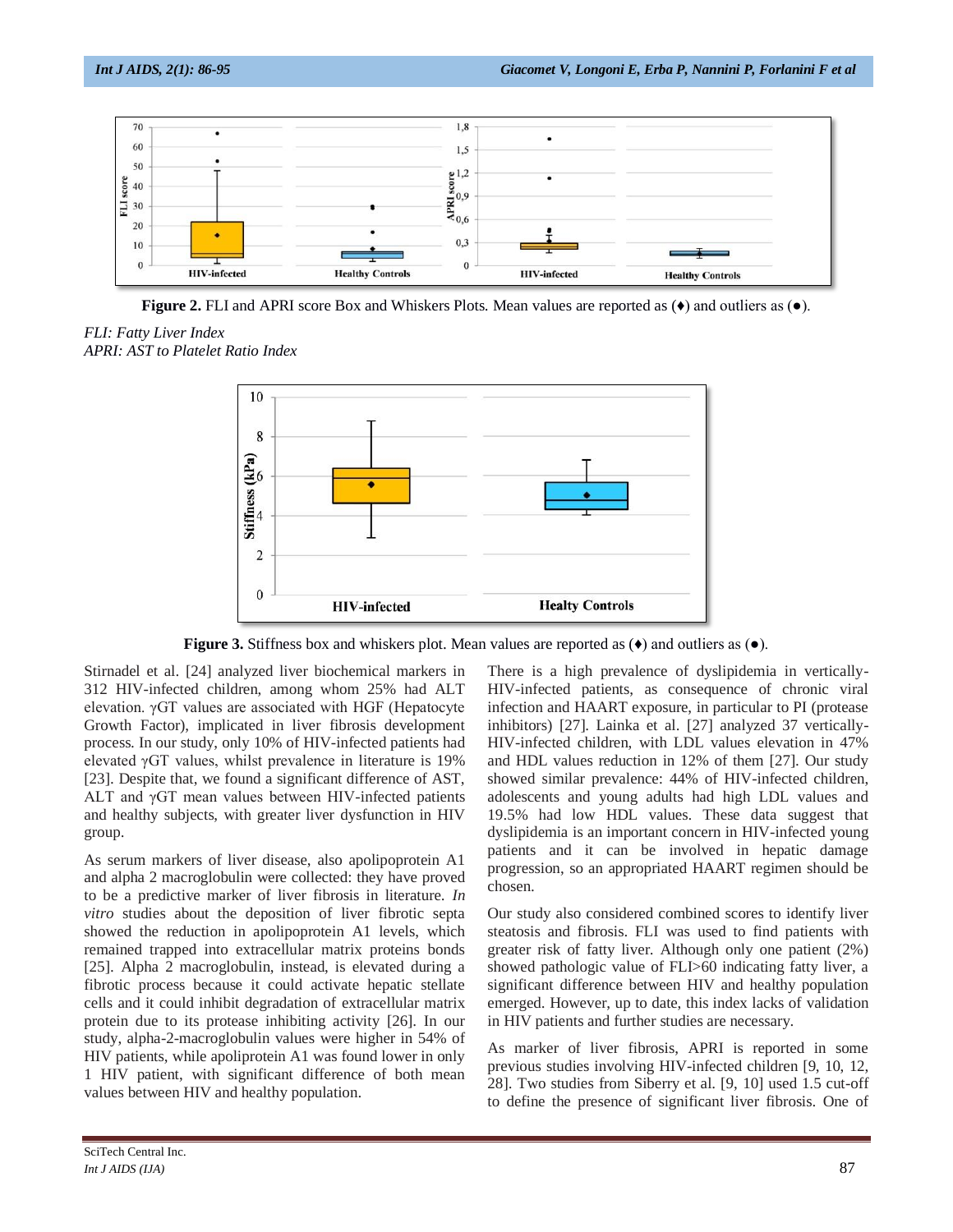these study involved a population of Latin-American vertically-HIV-infected children, where APRI was >1.5 in 3.2% [9]; the other one involved, instead, a population of US infected children, where APRI was >1.5 in 0.8% [10]. Aurpibul et al. [28] considered a cohort of Asian HIVinfected children with APRI>1.5 in 8.5% of them. The only study conducted in Europe is one from Pokorska-Spiewak et al. [12]. In a population of Poland HIV-infected children APRI was above normal values (>0.5) in 5% of patients and 1% of them showed APRI values >1.5, indicative for significant fibrosis. Our study showed similar prevalence of APRI alteration, with increased values  $(>0.5)$  in two HIV patients (5%). Even if only one patient had APRI  $>1.5$ , we proved a significant difference between HIV and control group, indicating that long-term liver follow-up in vertically HIV-infected children and youths is needed.

The FIB-4 index has been validated to predict hepatic fibrosis in HIV-HCV co-infected patients [18]. It enables identification of patients with severe fibrosis and cirrhosis (F3–F4 in METAVIR scale for liver pathology), according to published ranges to define mild, moderate and advanced disease (<1.45, 1.45-3.25, >3.25) [18]. In HIV patients, FIB-4 basal values and their variation over the time are important predictive factors of major hepatic events and death [29]. Few previous studies used FIB-4 in HIV-infected children. Aurpibul et al. [28] identified FIB-4 alteration (>1.3) in 2.7% of Asian HIV children prior to HAART and in another 0.7% during follow-up. Kapogiannis et al. [11] found increased FIB-4 values in 2% of a population of US vertically-HIV-infected children, without a significant statistical difference compared to healthy children (2% vs 1%, p=0.42). In the Poland HIV-infected population from Pokorska-Spiewak, FIB-4 was >1.45 in only one patient (1%), with HCV co-infection [12]. In our study, the prevalence of FIB-4 alteration is comparable to literature, because it was increased in only one HIV-infected young patient (2%) and a significant difference between HIV and healthy subjects was not found.

To complete the noninvasive liver assessment we performed TE. There are no studies reporting the prevalence of liver stiffness alterations in vertically-HIV-infected children. Previous studies proved that TE is a valid noninvasive method to discriminate significant liver fibrosis and cirrhosis from non-fibrotic stages also in pediatric population, especially with chronic liver diseases and NAFLD [14,30]. Behairy et al. [30] showed a statistical correlation between liver stiffness and histological fibrotic stage, but it pointed out the need of fixing different cut-off values according to different etiologies of hepatic damage. Data on TE utilization in HIV-infected children are lacking and further studies are needed. In our study, 13% of HIV-infected young patients had stiffness >7.1 kPa, standing for significant fibrosis (F  $\geq$ 2), however the prevalence is 42% and 21.1% in two studies involving HIV-infected adults [15,31]. The difference between these percentages can be explained by

the progression of hepatic damage over the time. Our study also demonstrated a statistical significant difference of liver stiffness mean values of between HIV-infected patients and healthy group. So a complete liver assessment including TE is important also in HIV-infected children and not only in adults.

Our study has some limitations: the small size of the two groups; the lack of a structured measurement of alcohol intake; the lack of standardization in pediatric age of APRI, FIB-4 and FLI, as well as TE in HIV-infected children. In addition, liver biopsies were not performed to validate the results of the noninvasive assessment.

## **CONCLUSION**

In conclusion, vertically HIV-infected patients on HAART do not exhibit relevant biochemical and structural liver abnormalities. Although within a normal range, the statistically significant difference between the two groups in mean liver biomarkers (AST, ALT, γGT, LDL, HDL, apoliprotein A1, alpha-2-macroglobulin), indices/scores (APRI, FLI) and stiffness, suggests that a complete noninvasive assessment of liver steatosis and fibrosis should be routinely performed during the long-term follow up of vertically HIV-infected patients.

## **REFERENCES**

- 1. Patel K, Hernán MA, Williams PL, Seeger JD, McIntosh K, et al. (2008) Long-term effectiveness of highly antiretroviral therapy on the survival of children and adolescents with HIV infection: A 10 year followup study. Clin Infect Dis 46: 507-515.
- 2. Weber R, Sabin CA, Møller NF, Reiss P, El-Sadr WM, et al. (2006) Liver-related deaths in persons infected with the Human Immunodeficiency Virus: The D:A:D study. Arch Intern Med 166: 1632-1641.
- 3. Bica I, McGovern B, Dhar R, Stone D, McGowan K, et al. (2001) Increasing mortality due to end stage liver disease in patients with Human immune deficiency virus infection. Clin Infect Dis 32: 492-497.
- 4. Maurice JB, Patel A, Scott AJ, Patel K, Thursz M, et al. (2017) Prevalence and risk factors of nonalcoholic fatty liver disease in HIV-mono infection. AIDS 31: 1621- 1632.
- 5. Jones M, Núñez M (2012) Liver toxicity of antiretroviral drugs. Semin Liver Dis 32: 167-176.
- 6. Puri P, Kumar S (2016) Liver involvement in human immunodeficiency virus infection. Ind J Gastroenterol 35: 260-273.
- 7. Debes JD, Bohjanen PR, Boonstra A (2016) Mechanism of accelerated liver fibrosis progression during HIV infection. J Clin Transl Hepatol 4: 328-335.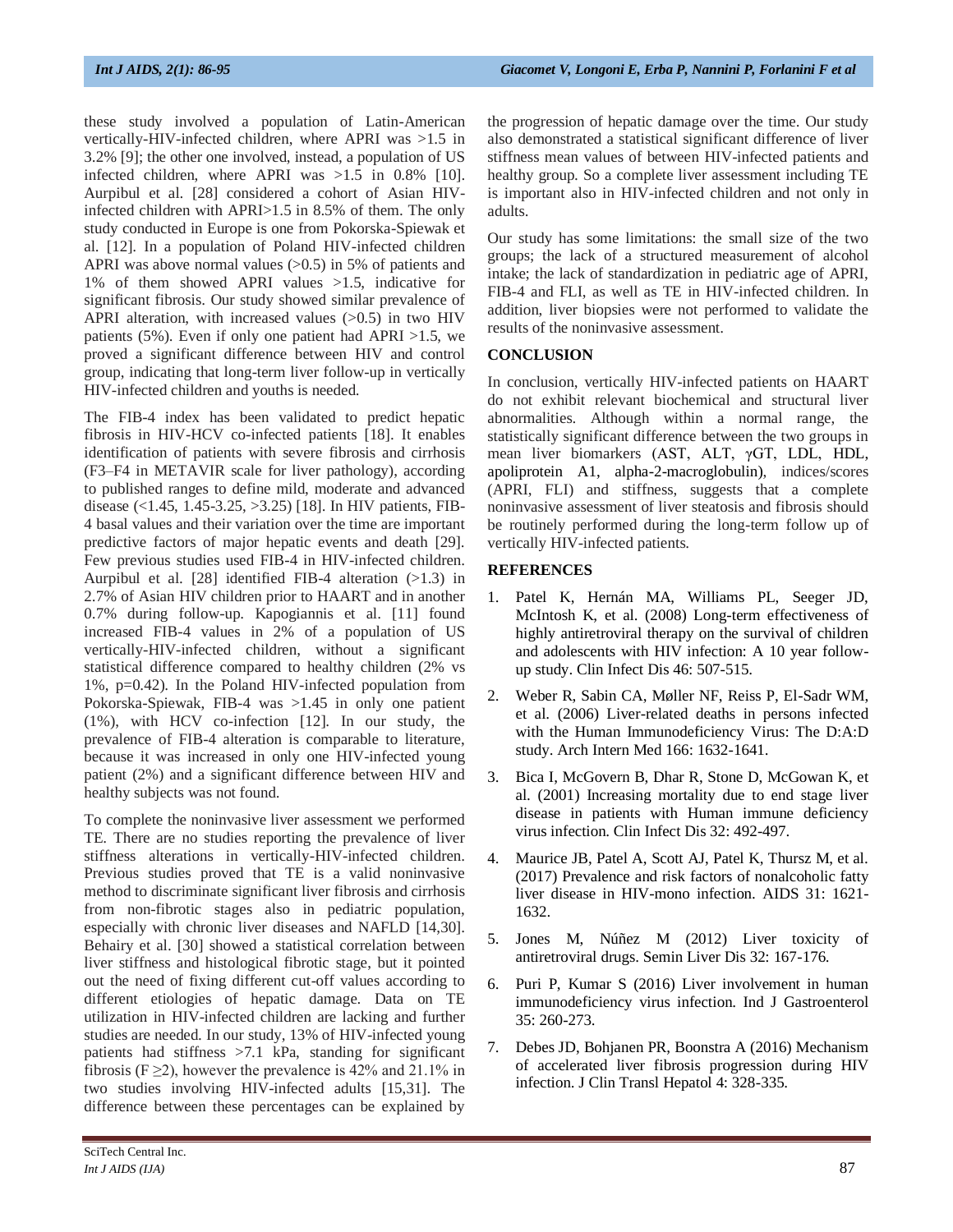- 8. Kaspar MB, Sterling RK (2017) Mechanism of liver disease in patients infected with HIV. BMJ Open Gastro 4: e000166.
- 9. Siberry GK, Cohen RA, Harris DR, Cruz MLS, Oliveira R, et al. (2014) NISDI PLACES Protocol, prevalence and predictors of elevated aspartate aminotransferaseto-platelet ratio index in Latin American perinatally HIV-infected children. Pediatr Infect Dis J 33: 177-182.
- 10. Siberry GK, Patel K, Pinto JA, Puga A, Mirza A, et al. (2014) Elevated Aspartate Aminotransferase-to-Platelet Ratio Index in Perinatally HIV-Infected Children in the United States. Pediatr Infect Dis J 33: 855-857.
- 11. Kapogiannis BG, Leister E, Siberry GK, Dyke RBV, Rudy B, et al. (2016) Prevalence of and progression to abnormal non-invasive markers of liver disease (aspartate aminotransferase-to-platelet ratio index and Fibrosis-4) among US HIV-infected youth. AIDS 30: 889-898.
- 12. Pokorska-Spiewak MP, Perka AS, Popielska J, Oldakowska A, Coupland U, et al. (2017) Prevalence and predictors of liver disease in HIV-infected children and adolescents. Sci Rep 7: 12309.
- 13. Bedogni G, Bellentani S, Miglioli L, Masutti F, Passalacqua M, et al. (2006) The Fatty Liver Index: A simple and accurate predictor of hepatic steatosis in the general population. BMC Gastroenterol 6:33.
- 14. Nobili V, Vizzutti F, Arena U, Abraldes JG, Marra F, et al. (2008) Accuracy and reproducibility of transient elastography for the diagnosis of fibrosis in pediatric non-alcoholic steatohepatitis. Hepatology 48: 442-448.
- 15. Morse CG, McLaughlin M, Proschan M, Koh C, Kleiner DE, et al. (2015) Transient elastography for the detection of hepatic fibrosis in HIV-monoinfected adults with elevated aminotransferases on antiretroviral therapy. AIDS 29: 2297-2302.
- 16. Centers for Disease Control and Prevention (CDC) (2014) Revised surveillance case definition for HIV infection. United States MMWR Recomm Rep 63: 1.
- 17. Wai CT, Greenson JK, Fontana RJ, Kalbfleisch JD, Marrero JA, et al. (2003) A simple noninvasive index can predict both significant fibrosis and cirrhosis in patients with chronic hepatitis C. Hepatology 38: 518- 526.
- 18. Sterling RK, Lissen E, Clumeck N, Sola R, Correa MC, et al. (2006) Development of a simple noninvasive index to predict significant fibrosis in patients with HIV/HCV coinfection. Hepatology 43: 1317-1325.
- 19. Sagir A, Glaubach B, Sahin K, Graf D, Erhardt A, et al. (2015) Transient elastography for the detection of liver

damage in patients with HIV. Infect Dis Ther May 4: 355-364.

- 20. Rockstroth JK, Mohr R, Behrens G, Spengler U (2014) Liver fibrosis in HIV: Which role does HIV itself, longterm drug toxicities and metabolic changes play? Curr Opin HIV AIDS 9: 365-370.
- 21. Moodie EE, Pai NP, Klein MB (2009) Is antiretroviral therapy causing long-term liver damage? A comparative analysis of HIV-mono-infected and HIV/Hepatitis C Co-Infected Cohorts. PLoS ONE 4: e4517.
- 22. Kovari H, Sabin CA, Ledergerber B, Ryom L, Reiss P, et al. (2009) Antiretroviral Drugs and Risk of Chronic Alanine Aminotransferase Elevation in Human Immunodeficiency Virus (HIV)-Monoinfected Persons: The data collection on adverse events of anti-hiv drugs study. Open Forum Infect Dis 3: ofw009.
- 23. Rubio A, Monpoux F, Huguon E, Truchi R, Triolo V, et al. (2009) Noninvasive procedures to evaluate liver involvement in HIV-1 vertically infected children. J Pediatr Gastroenterol Nutr 49: 599-606.
- 24. Stirnadel HA, Bains C, Lakshmi M, Pandey R, Webb DJ, et al. (2012) Background incidence of liver chemistry abnormalities in pediatric clinical trials for conditions with and without underlying liver disease. Regul Toxicol Pharmacol 62: 329-335.
- 25. Paradis V, Mathurin P, Ratziu V, Poynard T, Bedossa P (1996) Binding of apolipoprotein A-I and acetaldehydemodified apolipoprotein A-I to liver extracellular matrix. Hepatology 23: 1232-1238.
- 26. Kawser CA, Iredale JP, Winwood PJ, Arthur MJ (1998) Rat hepatic stellate cell expression of alpha2 macroglobulin is a feature of cellular activation: Implications for matrix remodelling in hepatic fibrosis. Clin Sci (Colch) 95: 179-186.
- 27. Lainka E, Oezbek S, Falck M, Ndagijimana J, Niehues T, et al. (2002) Marked dyslipidemia in human immunodeficiency virus-Infected children on protease inhibitor-Containing antiretroviral therapy. Pediatrics 110: e56.
- 28. Aurpibul L, Bunupuradah T, Sophan S, Boettiger D, Wati DK, et al. (2015) Prevalence and incidence of liver dysfunction and assessment of biomarkers of liver disease in HIV-Infected asian children. Pediatr Infect Dis J 34: e153-e158.
- 29. Mussini C, Lorenzini P, De Luca A, Lichtner M, Lapadula G, et al. (2015) Prognostic value of the fibrosis-4 index in human immunodeficiency virus type-1 infected patients initiating antiretroviral therapy with or without hepatitis C virus. PLoS ONE 10: e0140877.